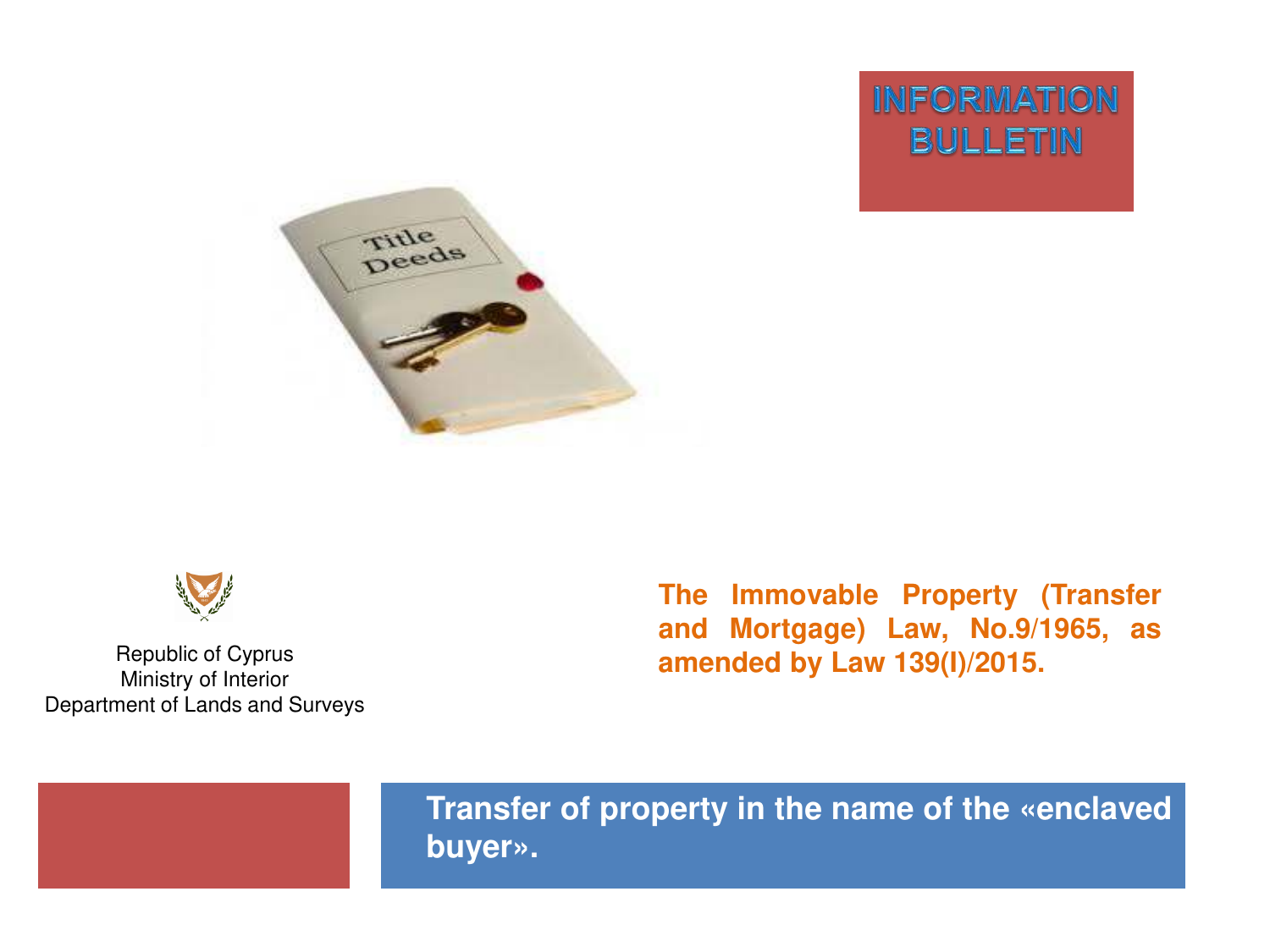# **Do you w ant to transfer the title deed in your name?**

 **We recommend you to be informed about the procedure by reading Parts A and B of this bulletin:**

**Α. General information on the basic provisions of the Law and the procedure for the transfer of the title deed of the property.** 

**Β. Basic actions the buyer or any other beneficiary must take from the submission of the application until the transfer of the title.**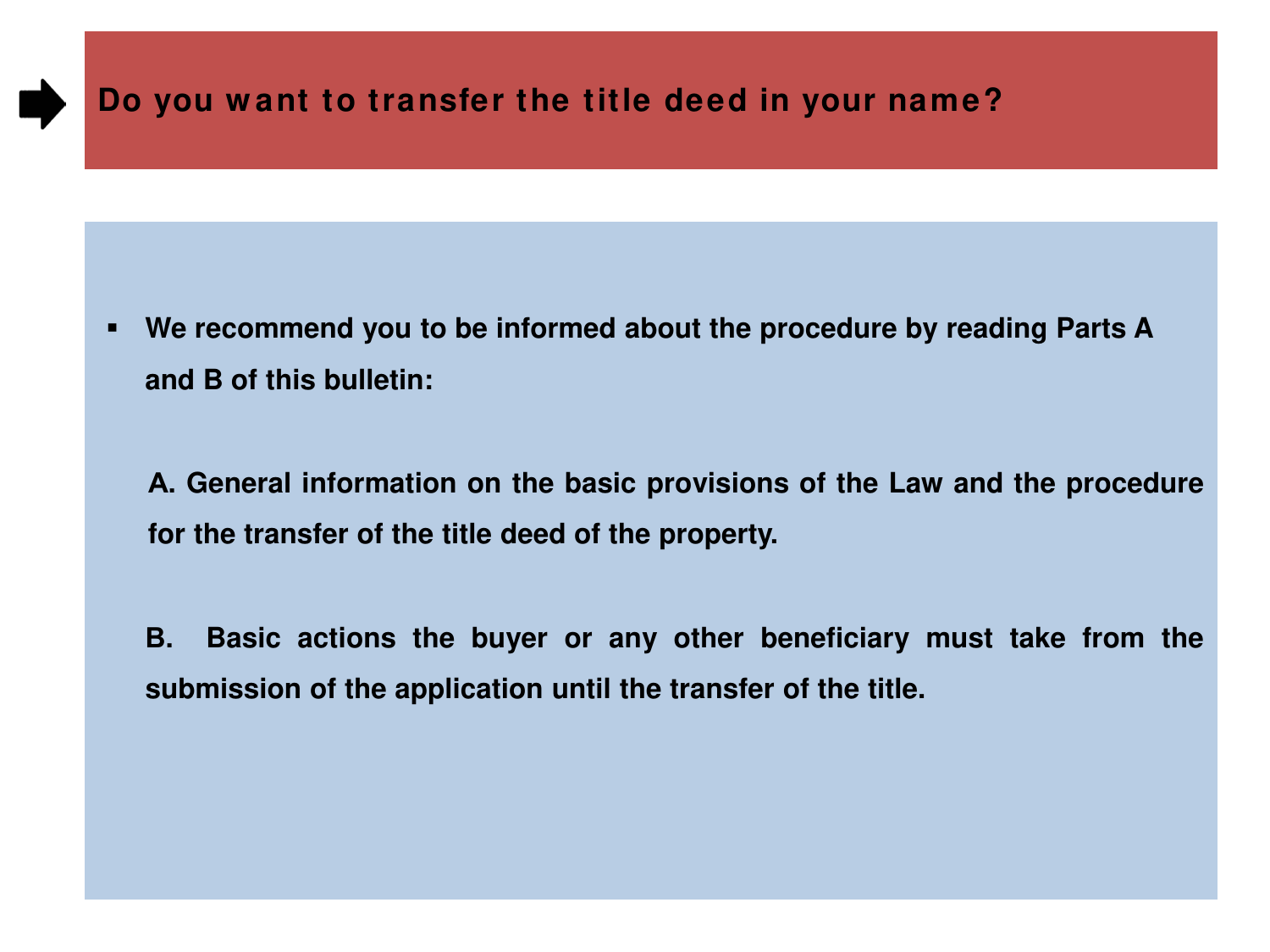On 3 September 2015 the House of Representatives enacted the Immovable Property (Transfer and Mortgage) (Amendment) Law 139(I)/2015 which entered into force on 4 September 2015 with its publication in the Official Gazette of the Republic. At the same time, the House of Representatives enacted the Immovable Property (Transfer and Mortgage) (Protection of Buyers) Regulations (Regulatory Administrative Act KPD 298/2015) of 2015.

**The new legislation introduces provisions for the transfer of property to the property buyers who** although they have fulfilled their contractual obligations under the contract with the seller, he is unable or neglects or fails to transfer the property in their name, because the property or part of it is subject to **mortgage and / or encumbrance and / or prohibition.**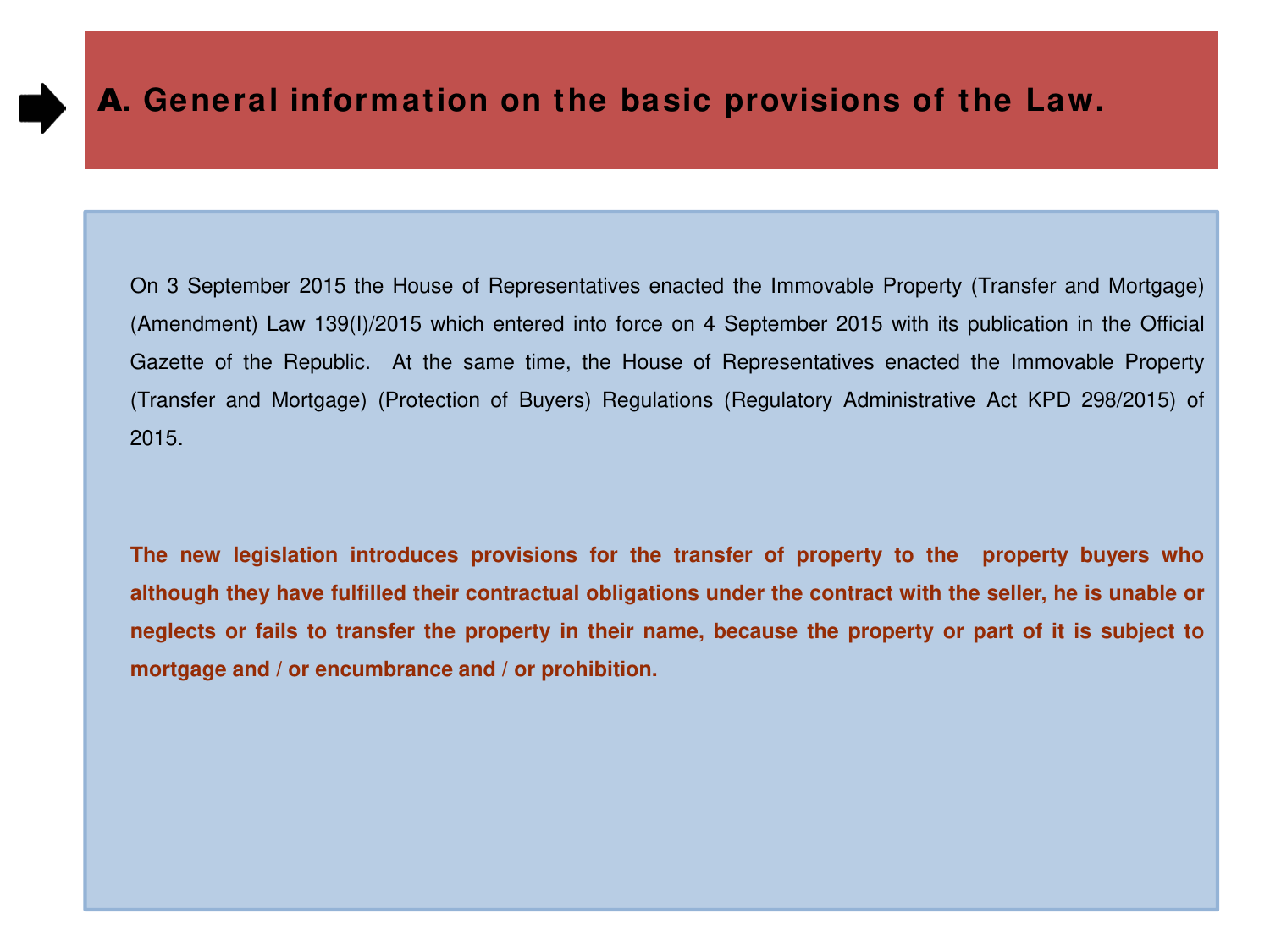The following persons have the right to submit an application:

- the buyer, under the deposited contract,
- the seller, under the deposited contract,
- the mortgagee under the mortgage contract deposited in the Land Registries,
- the lender under the loan agreement with the buyer,
- the assignee under the deposited assignment contract with the assignor and
- the Director of Lands and Surveys Department ex officio.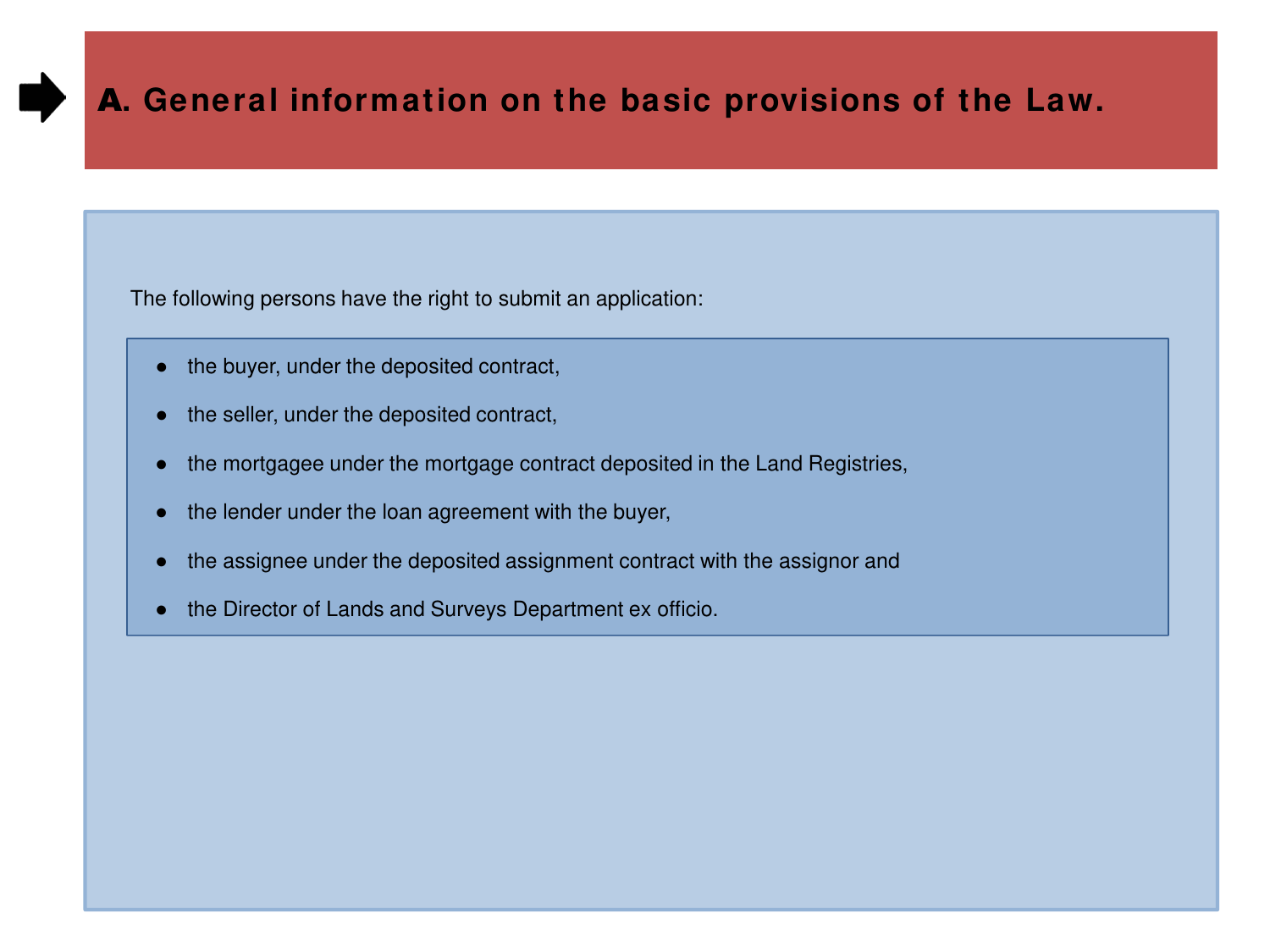

The prerequisite for the implementation of the provisions of this Law is for **the contract of sale to have been deposited at the competent District Lands Office by 31.12.2014.** In case that the contract has not been deposited, the applicant may apply to the Court for the issuance of an order to deposit the contract in accordance with the Sale of Property (Specific Performance) Law no. 81(I)/2011.



 The application can be submitted to any District Lands Office irrespective of where the sales contract is deposited.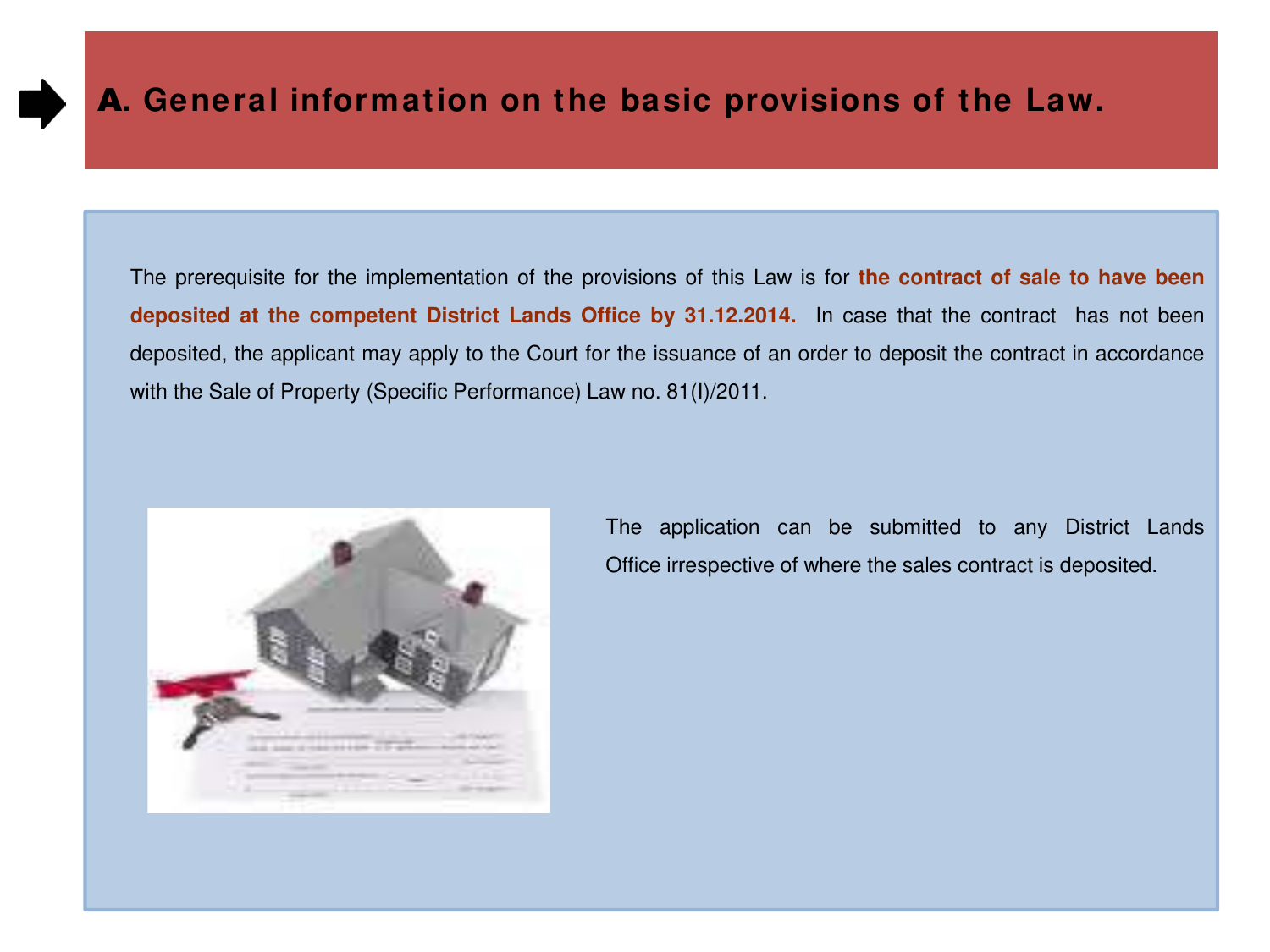In summary, the procedure for the transfer of the title deed under the provisions of the Law is the following:

- Submission of the application to any District Lands Office.
- Examination of the application to verify that the three basic conditions are fulfilled, namely the payment of the purchase price, the existence of a separate title deed and the payment of taxes, by producing the necessary evidence / documents / certificates **(for details see section B below).**
- Sending a notice of the transfer of title deed to all interested persons, giving the right within 45 days to submit an objection and / or application for the transfer of an encumbrance.
- After the lapse of the period of 45 days, in the case of an appeal and / or transfer request, the objection and / or application are examined and a decision is issued.

- Sending a notice of transfer of the title deed to the buyer and the seller, calling upon them to proceed with the transfer of the title within 60 days. The buyer is informed of his right to proceed with the payment of the transfer fees within the deadline of 60 days for the transfer of the title, regardless of the seller's consent.

It is important to note that according to the documentation of each application, **the activation of one or more of the above steps** may not be necessary for the transfer of the title in the name of the buyer.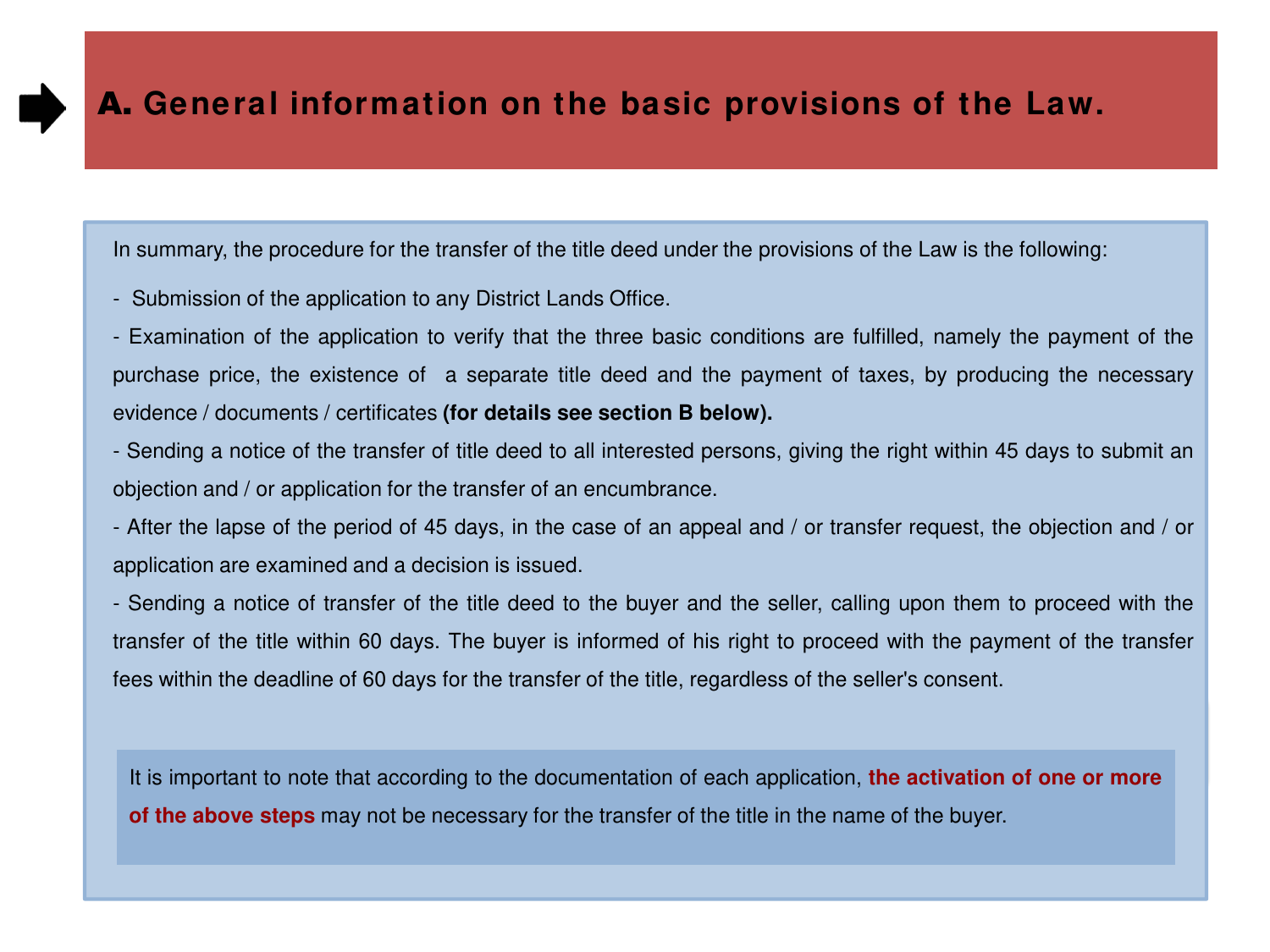According to the provisions of the Law, **ALL** the following conditions for the transfer of the title deed in the name of the buyer must be fulfilled:

- a) the full payment of the purchase price,
- b) the existence of the registered title deed of the property which is the object of the contract and
- c) the fulfillment of the contractual obligations of the buyer to pay the taxes on the property which is the object of the contract.

When filing the application, it is important for the applicant to submit **as many documents/ evidence as possible** to substantiate the above three conditions so to make possible the examination and transfer of the property in the name of the buyer.

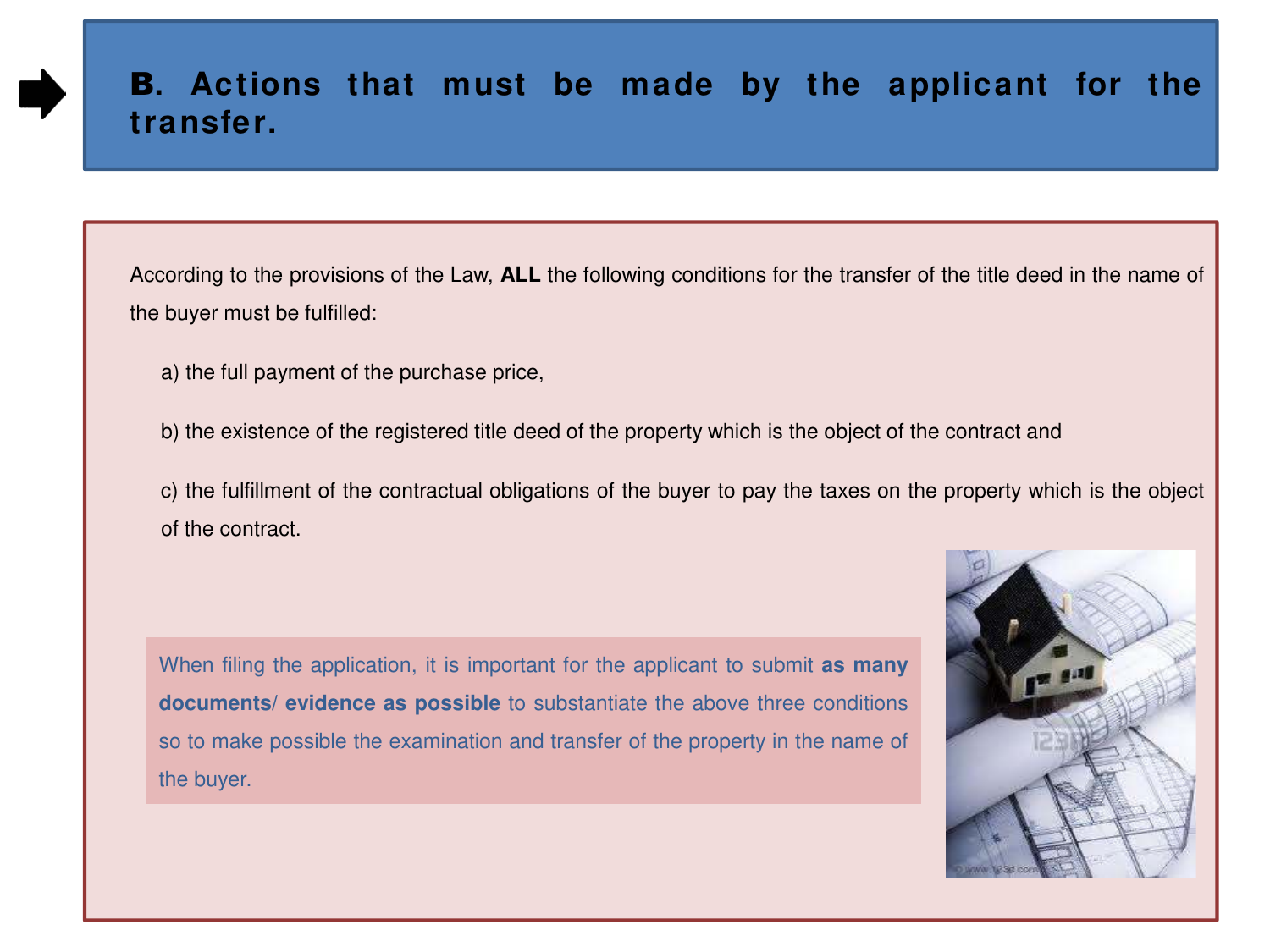The applicant is called upon, when completing the application for the transfer of the property, to declare whether the selling price has been paid fully or partly.

#### **Α. FULL PAYMENT OF THE SALE PRICE**

Where the purchase price has been fully paid, the applicant is asked to produce the necessary evidence to substantiate the full payment of the purchase price, which is the following:

a) Original receipt or receipts showing the payment of the purchase price or photocopies of these. In the case of photocopies, it is possible during the examination of the application to ask also for the original receipts to be produced. All receipts must have been issued by the seller..

If the **seller is a company or a land development company**, then the receipt should bear **the company** logo, the date of issue, the amount paid for the purchase of the property, the signature of company **representative and the company stamp.**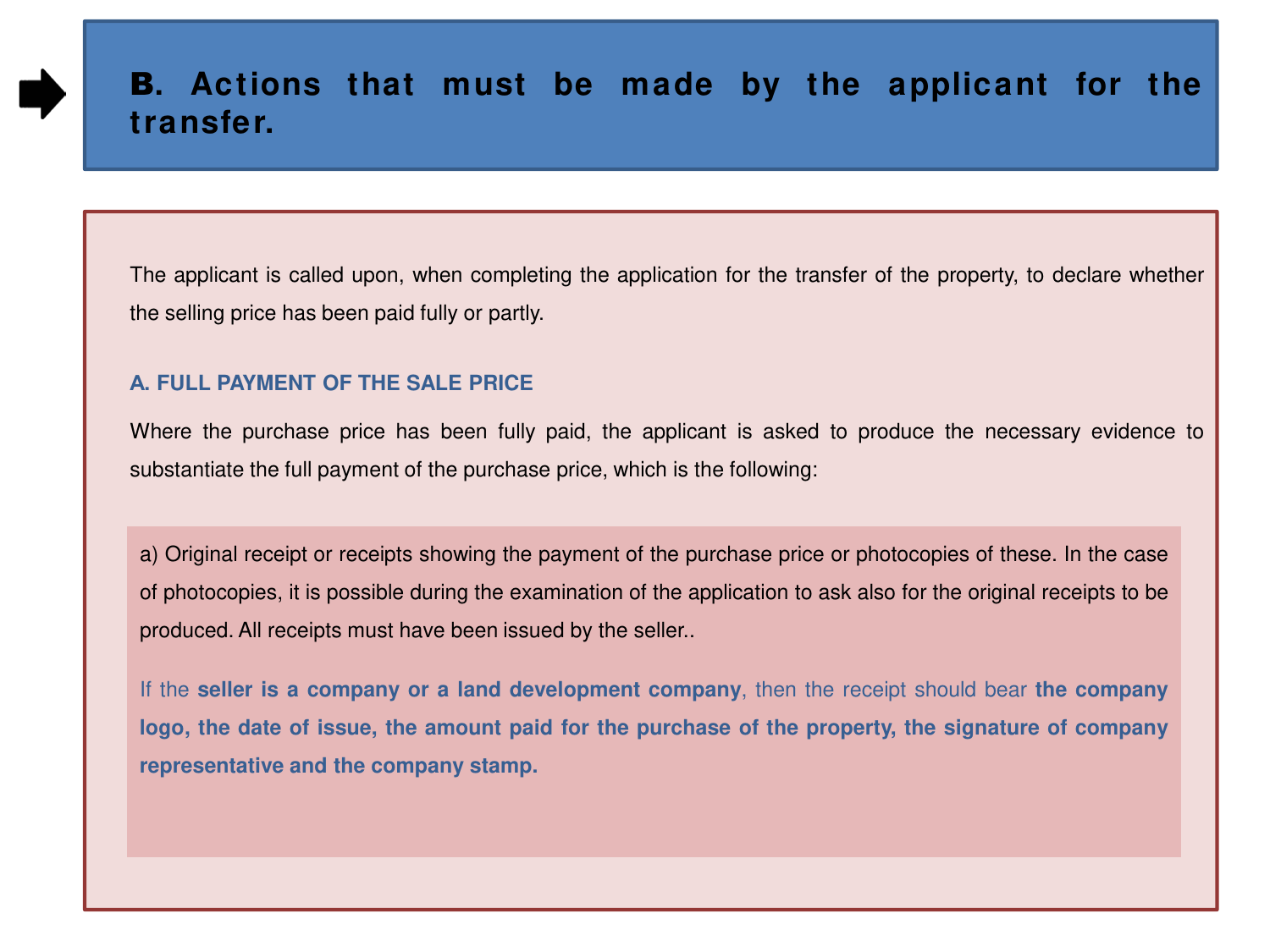(b) Proof of the deposit of the purchase price in a financial institution, proving that the deposit was made (in the form of cash, cheque) or the transfer of money (from the buyer's account) to the seller's account and / or

(c) A signed certificate from the seller and / or the financial institution of the full payment of the purchase price or the full implementation of the buyer's contractual obligations and / or

(d) Affidavit of applicant, sworn before Court, **where appropriate**, to support the payment of the purchase price or the fulfilment of the buyer's contractual obligations.

It is clarified that the presentation of an affidavit of applicant to support to the payment of the purchase price is not deemed to be adequate evidence to substantiate the full payment of the purchase price.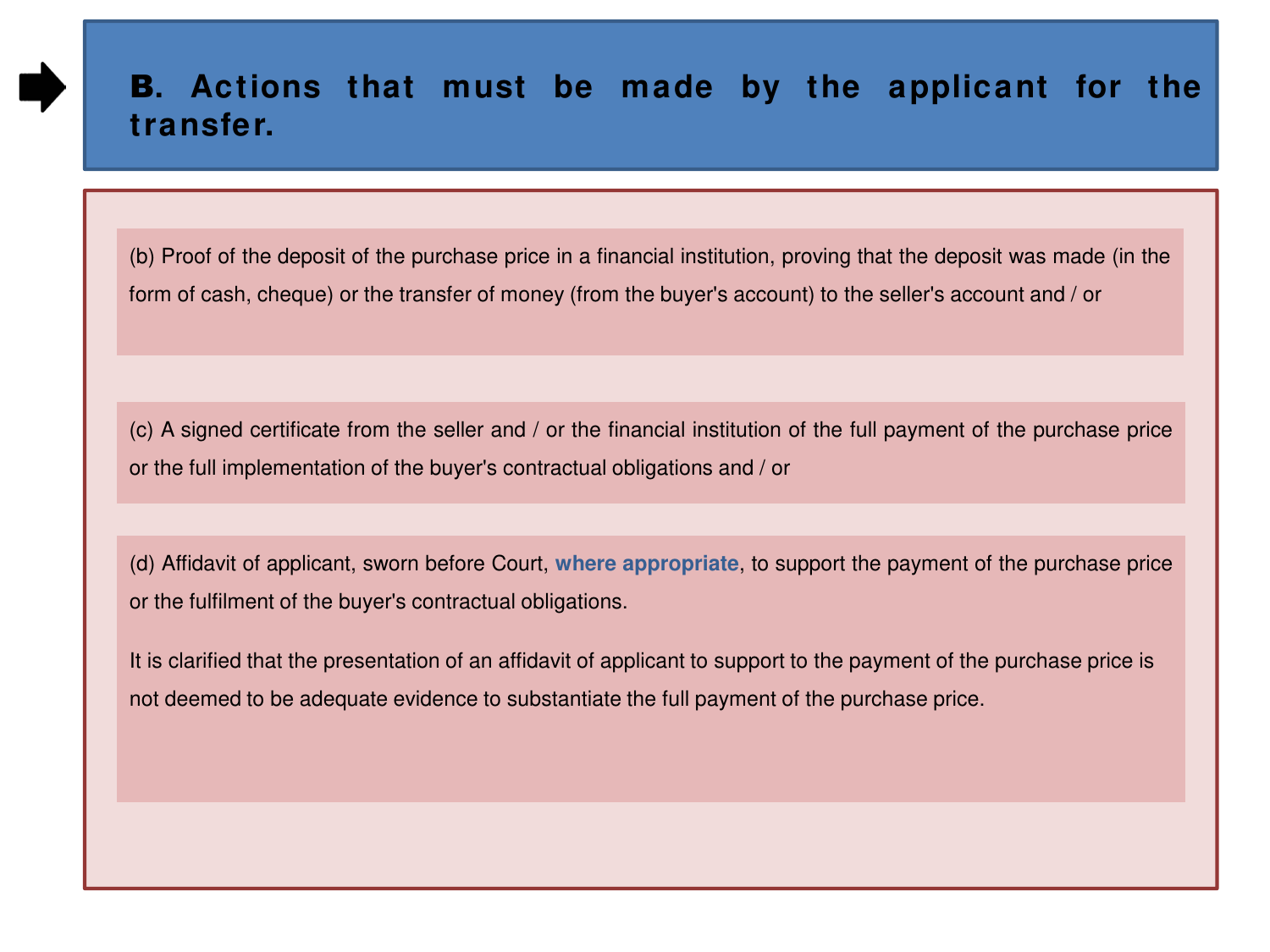Where it was declared that the purchase price was partly paid, the buyer will be called upon in a relevant notice to pay within the period of thirty (30) days, the balance of the purchase price into a special temporary account in the name of the Director of the Department Lands and Surveys.

To examine the payment of the purchase price, **it may be required from any interested person,** to produce within a specified period, such evidence, as may be deemed necessary to substantiate the payment of the purchase price.

It stressed that, if after examining all the evidence, it is not substantiated that the purchase price has been fully paid, the application will remain pending until the full payment of the purchase price. When full payment of the purchase price is documented, the Land Registry will proceed to examine the second condition i.e. the existence of the registered title deed of the property which is the object of the contract.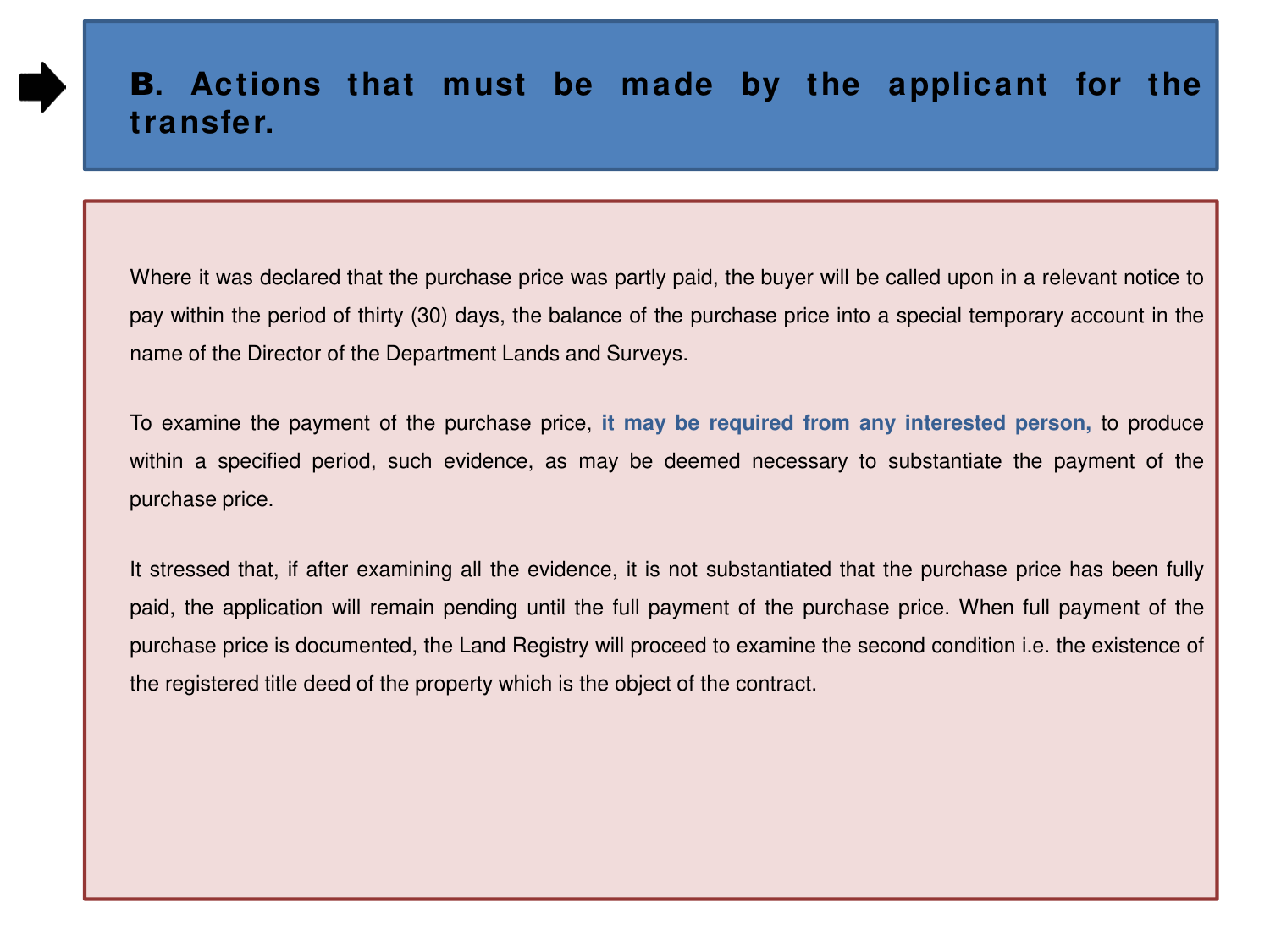#### **B. EXISTENCE OF A REGISTERED TITLE DEED**

A second basic condition for the transfer of the title deed in the name of the buyer is the existence of the registered title of the property which is the object of the contract.

If there is no registered title for the object of the contract, the applicant has the right to apply to the Department of Lands and Surveys for the compulsory acquisition of title according to the provisions of Part VI of the Immovable Property (Tenure, Registration and Valuation) Law, Cap. 224.

Where there is a recorded title to property, the Land Registry will proceed to examine the third condition, namely the payment of taxes, provided that their payment is a contractual obligation of the buyer.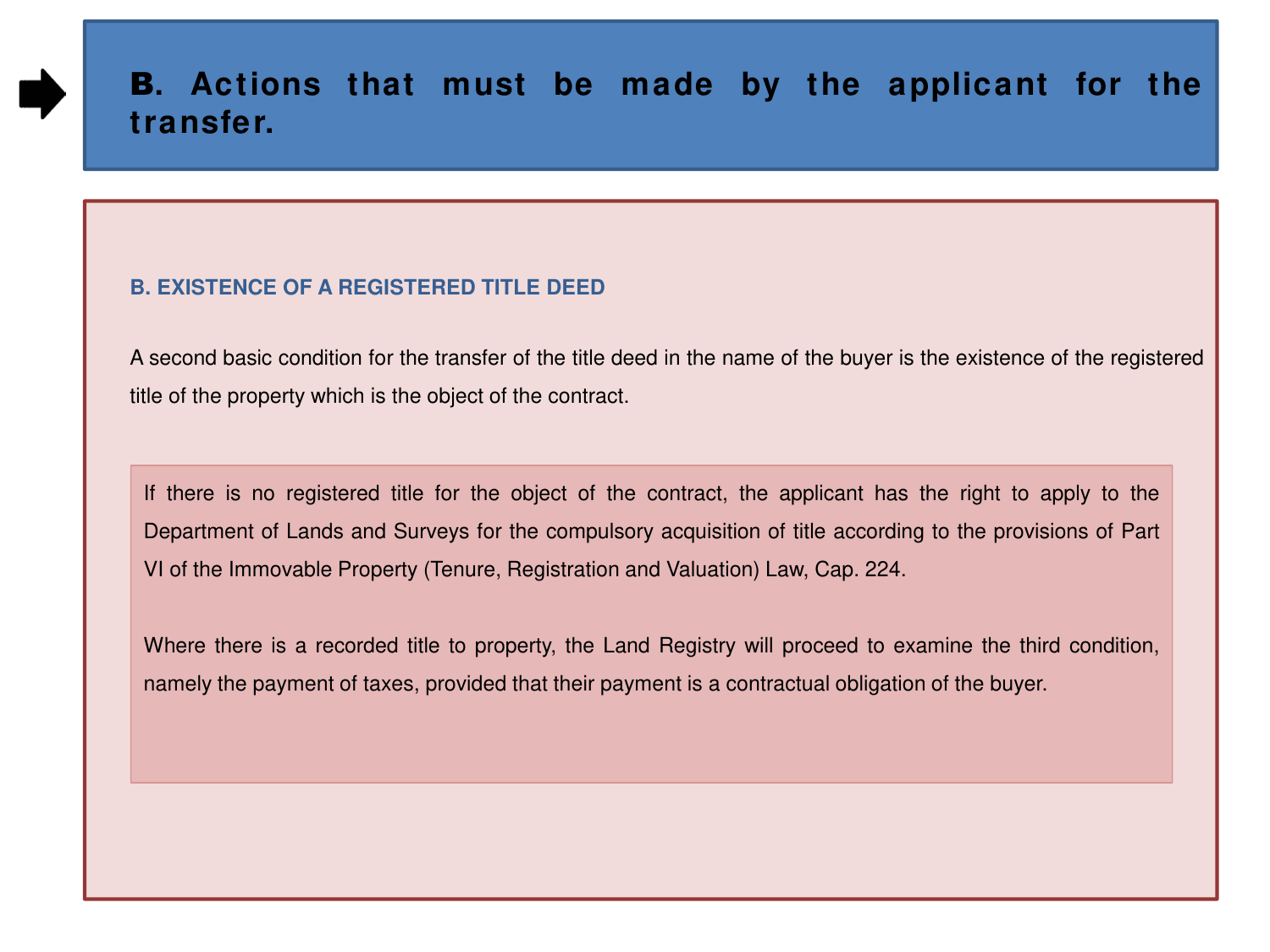#### **C. PAYMENT OF TAXES, WHICH ARE THE CONTRACTUAL OBLIGATION OF THE BUYER**

The third basic condition for the transfer of title in the name of the buyer is the presentation of certificates from the Commissioner for Taxation and every competent Tax Authority, that the buyer has paid his dues for the following taxes up to the date of the transfer of the property in his name:

a) Immovable Property Tax under the Taxation of Immovable Property Law of 1980, Law24/1980 and

b) Immovable Property Fee under the Municipalities Law of 1985, Law 111/1985 or the Communities Law of 1999, Law 86 (I) / 1999

c) Sewerage Charges under the Sewerage Systems Law of 1971, Law1/1971.

i

It is clarified that if the payment of the above taxes is a contractual obligation of the buyer, he has to produce the relevant certificates from the competent authority, for the purpose of transferring the title in his name. If he proves that the payment of such taxes is not his contractual obligation, it shall be deemed that he has fulfilled this obligation.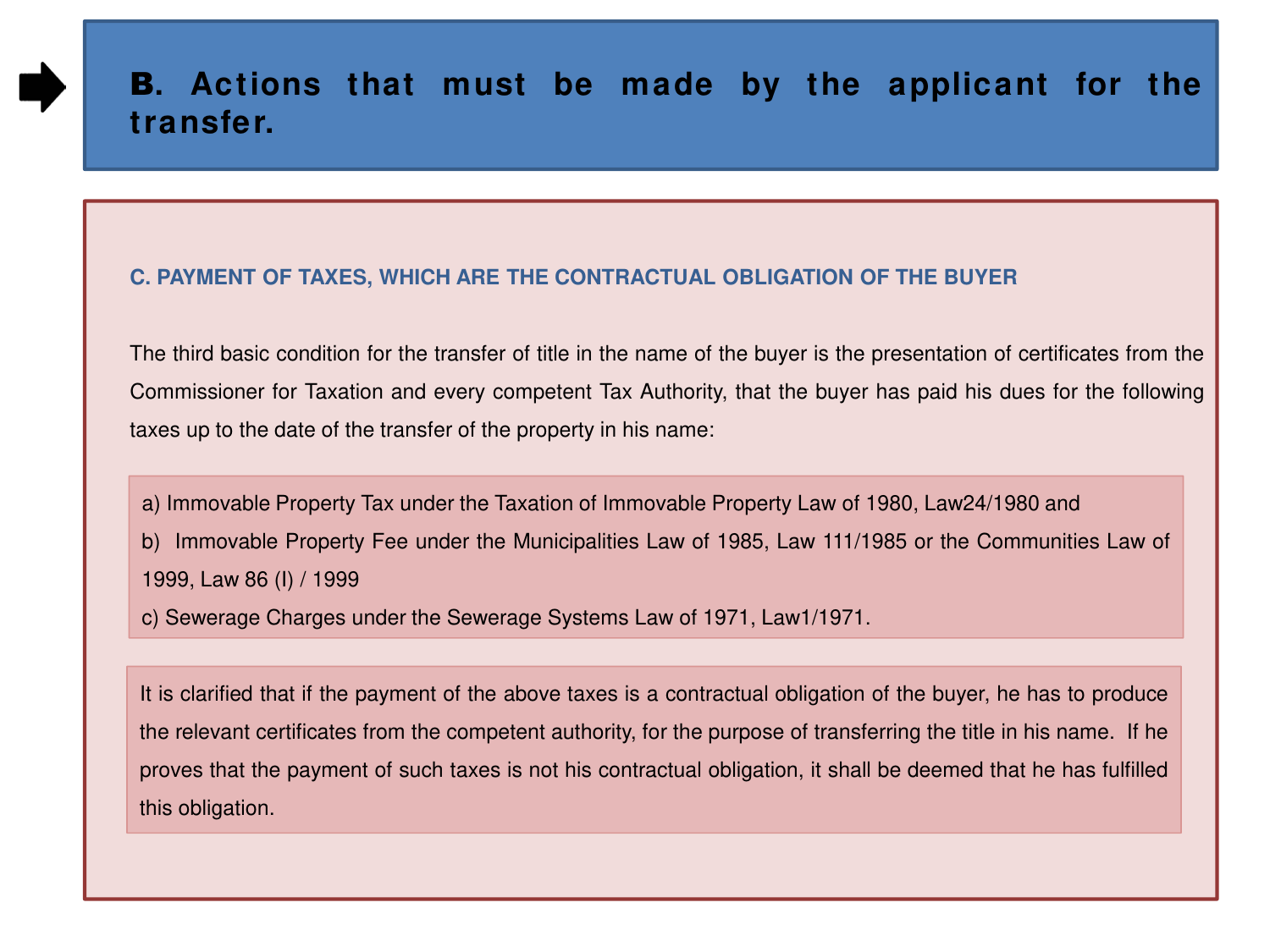#### **TRANSFER OF TITLE DEED IN THE NAME OF THE BUYER**

Where all the three above mentioned conditions of the Law are fulfilled, the Land Department will proceed to send all interested parties a relevant notice of the transfer of the property in the name of the buyer, giving a period of forty-five (45) days to any interested person (holders of registered encumbrances on the property which is the object of the contract) to submit an objection and / or application for the transfer of the encumbrance. In case of an objection and / or application for the transfer of the encumbrance, such objection and / or application shall be examined and subsequently decision will be issued.

Upon completion of the above, a relevant notice will be sent the buyer and the seller, calling upon them within sixty (60) days from the date of service of the notice, to proceed with the transfer of the property in the name of the buyer. Additionally, the buyer will be called upon within the above period, to pay the fees for the transfer of the property in his name.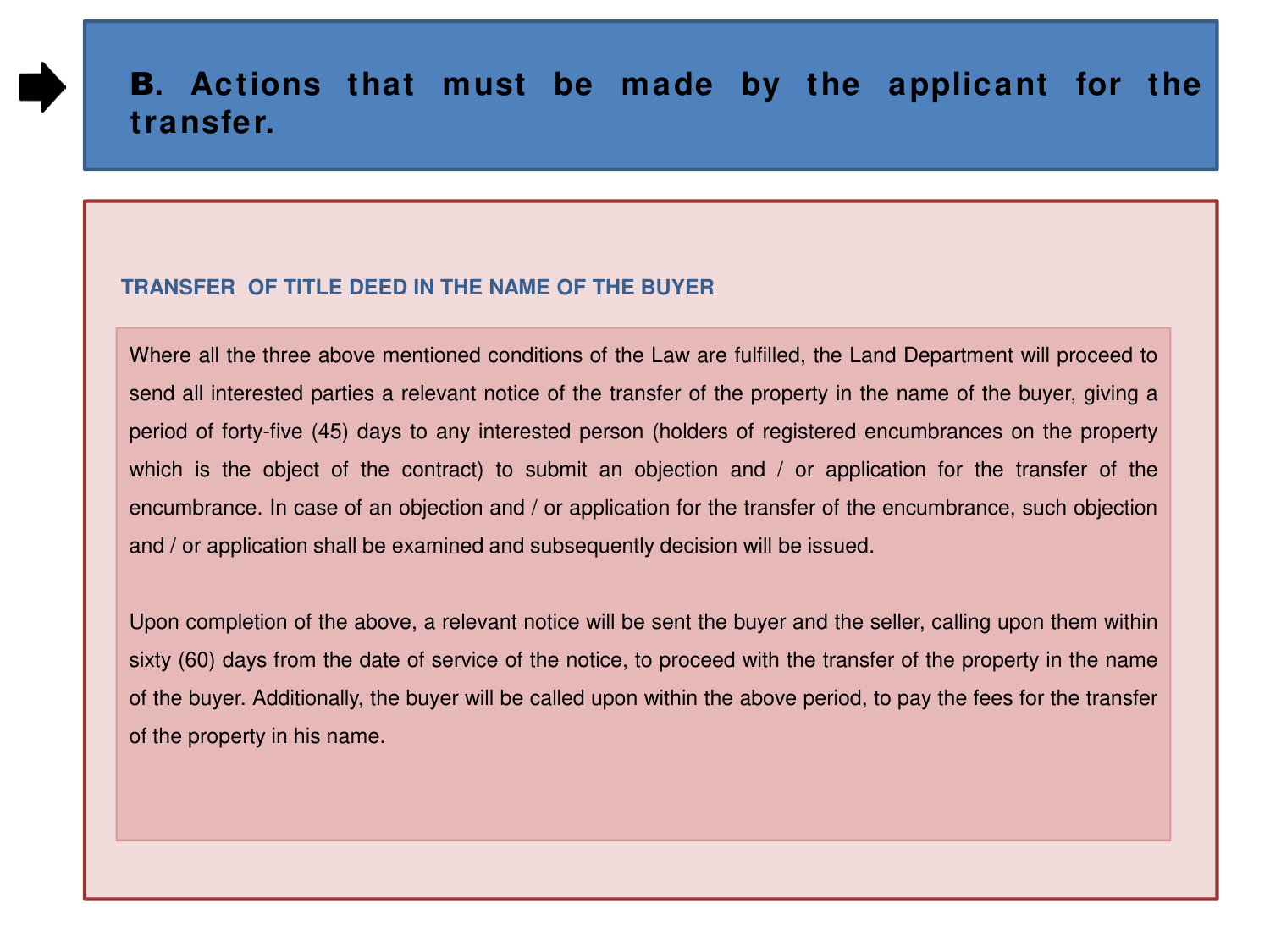

 The buyer has the right within the period of sixty (60) days to come to the Department of Lands and Surveys and pay the transfer fees in the absence of seller, either by paying the total amount of the transfer fees reduced by 10% or by paying it in twelve (12) equal monthly instalments.

It is stressed that in any case, whether of voluntary transfer (transfer in the presence of the seller and buyer), or compulsory transfer (transfer in the presence only of the buyer or transfer in the absence of both seller and buyer), the transfer of the property on the buyer's name is completed with the corresponding procedures. In case of non-payment of the transfer fees by the buyer, the property will incur an encumbrance, which will correspond to the amount of the transfer fees increased by fifty percent (50%).